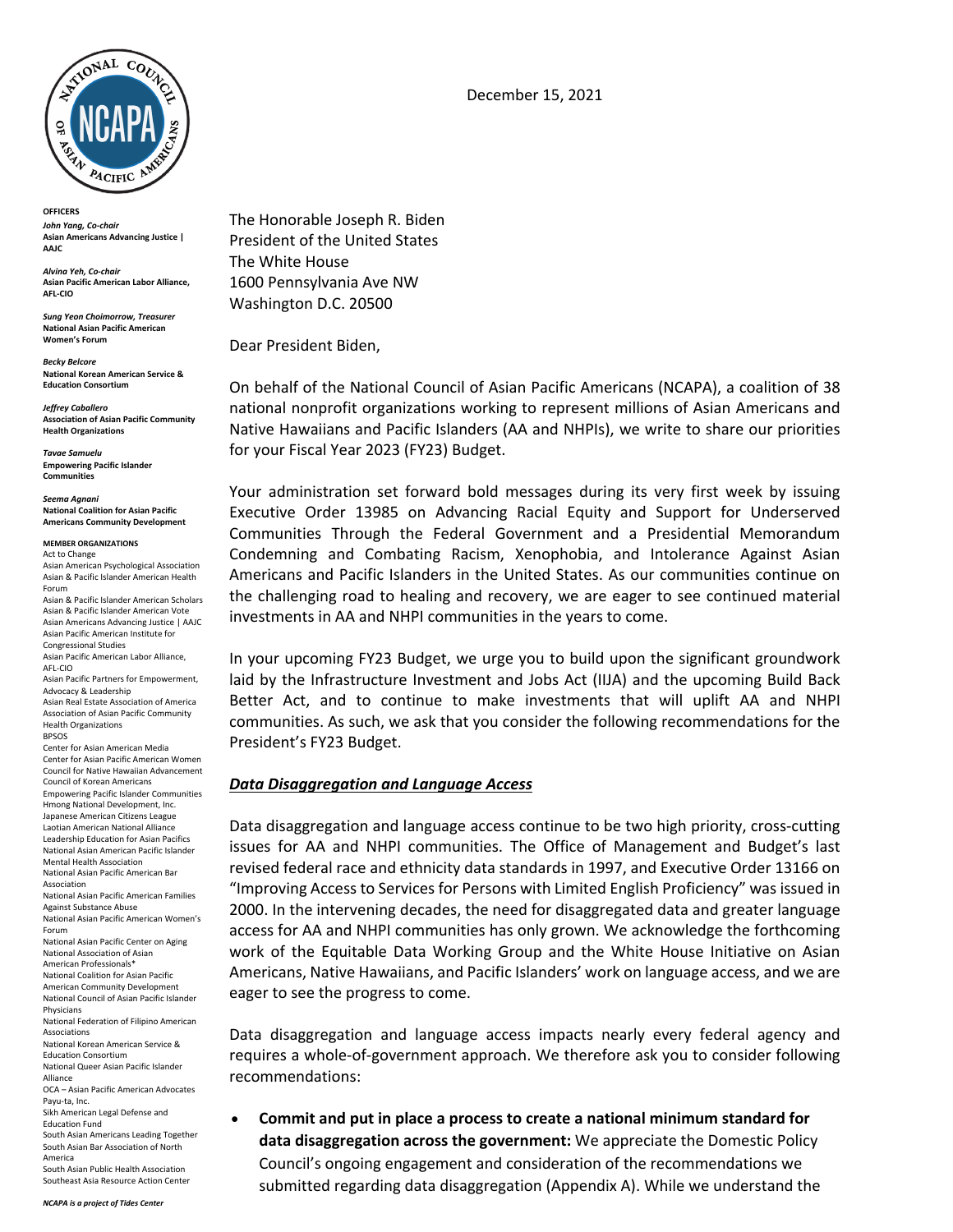potential challenges with modernizing the government's responsible use of data, we encourage you to be bold in seeing this critical issue through. We also recommend that an additional line item be added into every agency budget to account for meeting the newly established federal minimum standard.

- **Provide adequate funding for the Census Bureau, within the Department of Commerce, to enable the prioritization of the timely production and publication of all Demographic Housing Characteristics (DHC) and Detailed Demographic Housing Characteristics (DDHC) data sets:** The Census Bureau has not provided a timeline for the publication of DHC or DDHC data based on the 2020 Census data and has not committed to making this data available at the Census tract or block level. These data sets were previously produced automatically and published within 1 to 2 years of the decennial Census and are absolutely vital for community-based organizations to understand the number of people they serve, the needs of their communities at the precise local level, and the scope of services to provide. For AA and NHPIs, who are the fastest growing populations in the United States, significant days to the publication of only select tables of DHC and DDC data will be too little and too late. Therefore, the Census Bureau must have the adequate funding and resources to prioritize the production and publication of these data sets.
- **Recommit the federal government to its obligation to provide language access:** The Administration should revamp its language access strategy and create a path towards a whole-ofgovernment approach for language access through an internal coordination among the DOJ, the Equitable Data Working Group, WHIAANHPI, among others. Meanwhile, the Department of Justice should restate its commitment to Executive Order 13166 and direct all federal agencies to update their language access plans to equitably meet the needs of millions of LEP people.

## *Civil Rights*

Violence and discrimination against Asian Americans have featured prominently in headlines earlier during the COVID-19 pandemic. But while media attention, memorandums, and resolutions have brought attention to how Asian Americans have been impacted by racism and xenophobia in the wake of the virus, our communities are still in need of investments to support us as we heal and recover from the dual pandemics of COVID-19 and racism. The challenges our communities are now facing are rooted in decades, if not centuries, of systemic and institutional racism, and redressing those barriers and harms requires real commitment from the federal government. To that end, we ask that you consider the following recommendations to the Department of Justice in the President's FY23 Budget.

### **Department of Justice**

- **Invest in additional community-based approaches to anti-Asian hate:** A \$30 million grant program called "Community-Based Approaches to Advancing Justice'' for the implementation of the COVID-19 Hate Crimes Act was attached in the House's Commerce, Justice, Science Appropriations bill this year but was not included in the Senate markup. Asian American community-based organizations and grassroots level groups have been absolutely vital in supporting victims of violence and discrimination, building resilience, and nurturing healing. Providing, at minimum, \$100 million to support community-based solutions to anti-Asian hate is necessary to uplift Asian American communities.
- **Increase funding for the Community Relations Service (CRS):** CRS plays a role in mediating conflicts and enhancing community capacity to independently prevent and resolve future conflicts. Safe and resilient communities are those with adequate resources to uplift its members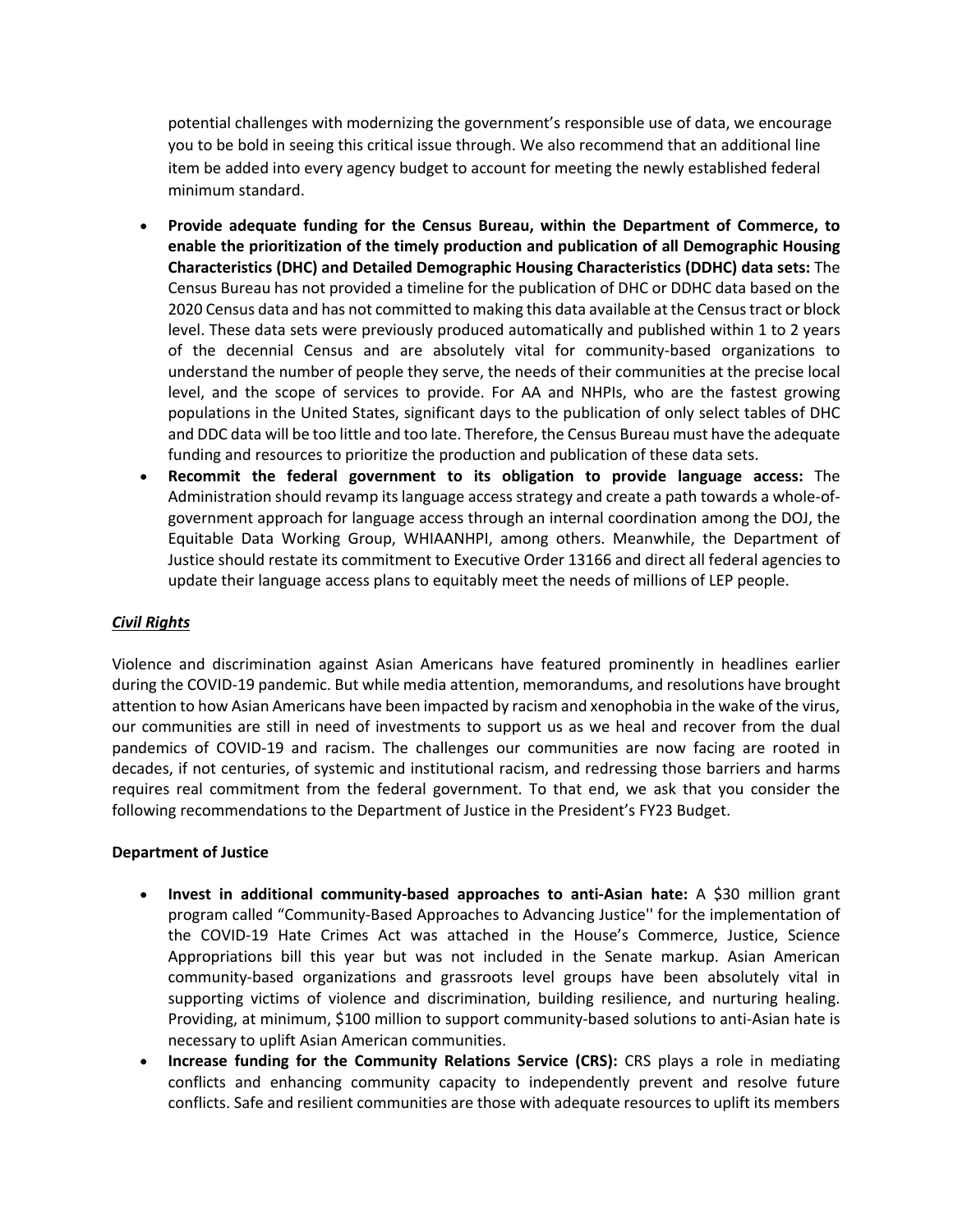and ensure their physical, financial, emotional, and mental well-being. Increased funding for CRS will assist in its mission of empowering communities to resolve their own conflicts and prioritize community-based solutions to injustice.

• **Increase funding for the Civil Rights Division, especially its Limited English Proficiency program:**  Language access is critical for AA and NHPI communities with limited English proficiency (LEP) to be able to access government services and programs at the same level as English-speaking communities. In order to provide meaningful access in the dozens of diverse Asian and Pacific Islander languages, the Department of Justice must have adequate resources for high-quality, culturally competent translations, interpretation services, and reimbursements for communitybased organizations who serve as trusted messengers for LEP communities.

### *Immigration*

As communities of immigrants, refugees, and their loved ones, AA and NHPIs know how vital immigration reform is and how the current immigration system disadvantages, if not outright harms us and other communities of color. Visa backlogs, detentions, deportations, racial profiling, surveillance, border militarization, and historical lack of accountability for Immigration and Customs Enforcement and Customs and Border Protection abuses highlight the urgency of this moment.

In your FY22 Budget, you committed to "implement a fair, orderly, and humane immigration system" we hope that you will continue with this commitment in FY23. We are encouraged by the \$100 billion in the House's version of the Build Back Better Act earmarked for immigration reform and are hopeful for the inclusion of meaningful progress in what Congress ultimately passes. However, this is just the beginning of addressing decades of backlogs, barriers, and injustices in the immigration system. Therefore, we urge you to consider the following recommendations for the Department of Homeland Security and Department of State in the President's FY23 Budget.

### **Department of Homeland Security**

- **Review and reduce funding for ICE Custody Operations:** The FY2023 budget proposal should dramatically reduce funding for detention capacity to move away from the reliance on detention for migration processing. Reducing detention levels to reflect an average daily population (ADP) of no more than 15,000 people would put a necessary check on ICE's power to harm people and separate communities. This reduction should be accompanied by bill language that requires Immigration and Customs Enforcement (ICE) to engage in individualized custody determinations for all people, with a preference for release or placement in community-based alternatives to detention.
- **Review and reduce funding for border tech infrastructure:** Meaningful review of the operations of DHS is necessary given the numerous and egregious failures to provide humane treatment for individuals crossing the border into the United States. We believe you should seriously consider reducing funding for various surveillance technologies, including CBP biometric surveillance collection programs, unmanned aerial vehicles, automatic license plate readers, facial recognition technology, tethered blimps, thermal imaging technology, surveillance towers, and wide-area surveillance until responsible safeguards are put in place. While we support responsible national security efforts, it is impossible to ignore the harm that has been inflicted by current surveillance and other technologies deployed at the border.
- **Make clear ICE and CBP's ability to exercise prosecutorial discretion:** We urge you to send a strong, clear message regarding your administration's immigration enforcement priorities. To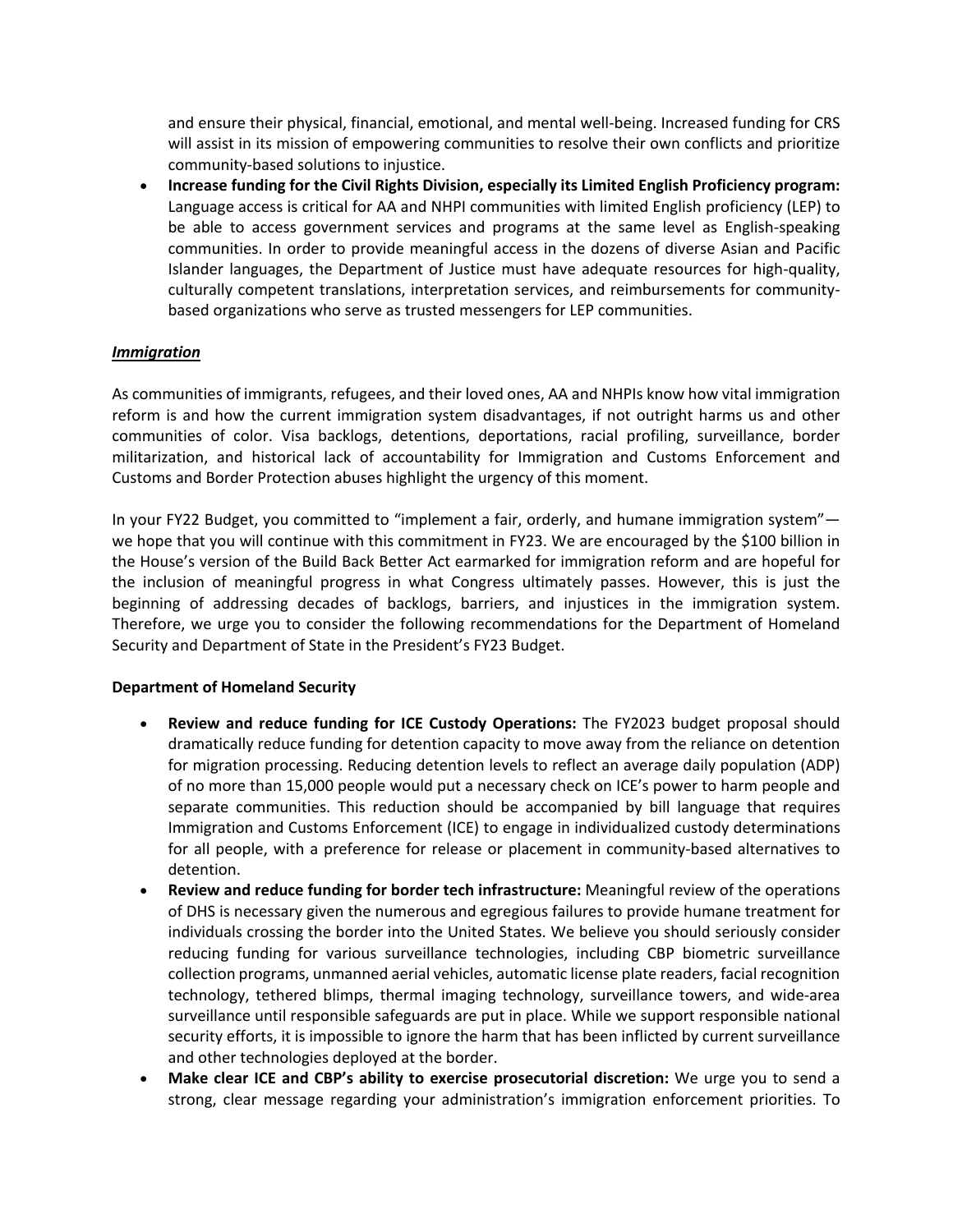date, we have observed a disconnect between what DHS officials convey in Washington, DC, and the actions being taken on the ground. This reduction should be accompanied by termination of the 287(g) program, including existing contracts under this title.

• **End derivative counting:** No fees shall be used to count derivative visa holders or spouses or children accompanying or following to join as defined at 8 U.S.C. 1153(d) towards the worldwide level of immigration or other numerical limits as defined at 8 U.S.C. 1151 through 8 U.S.C. 1153

#### **Department of State**

- **Recapture unused visas:** The Department of State and Department of Homeland Security should make available unused family-based and employment-based green cards from prior years when the agencies did not issue the maximum visas up to the numerical limitations. The agencies should process at least 150,000 of such visas until all such visas are used; funding shall be increased to support this effort.
- **Provide redress to persons selected in the diversity visa lottery subject to Trump's discriminatory immigration bans:** we urge you to provide green cards to persons who were selected through the Diversity Visa program lottery but did not receive a green card due to the former administration's executive actions on immigration and COVID-19 related delays.
- **Ensure effective rollover of unused visas:** The Department of State and Department of Homeland Security should make available unused family-based and employment-based green cards from future years when the agencies do not issue the maximum visas up to the numerical limitations. The agencies should process at least 150,000 of such visas until all such visas are used; funding should be increased to support this effort.

#### *Health*

COVID-19 has made abundantly clear the severe health inequities borne by communities of color, especially for Native Hawaiians and Pacific Islanders, and the tragic consequences of racism and xenophobia Asian Americans have endured. Such systemic inequities existed long before the pandemic and, without adequate investment, will continue long after the end of COVID-19.

In the beginning of 2021, the White House announced the formation of the COVID-19 Health Equity Task Force and its purpose to provide recommendations for addressing health inequities caused by the pandemic and preventing such inequities in the future. As of November 10, 2021, the task force submitted its final report to the White House, which included recommendations such as funding organizations that work with communities of color and other underserved populations; and advancing cultural responsiveness and language access for Asian/Asian Americans, Native Hawaiians, Pacific Islanders, and other populations facing the pandemic-fueled discrimination and xenophobia. One way to do that is to allocate sufficient funding to federal agencies to review enforcement of anti-discrimination protections and implement solutions to address gaps in investigating and prosecuting allegations of discrimination. As the administration continues to make investments in equity-based programs and initiatives, we ask that the FY2023 budget include funding to accommodate these recommendations.

Furthermore, the Department of Health and Human Services houses the White House Initiative on Asian Americans, Native Hawaiians, and Pacific Islanders (WHIAANHPI). NCAPA strongly urges that WHIAANHPI be given the funding and resources the initiative needs to advance justice, equity, and opportunity for AA and NHPI communities. Therefore, we urge you to consider the following recommendations for the Department of Health and Human Services in your FY23 Budget.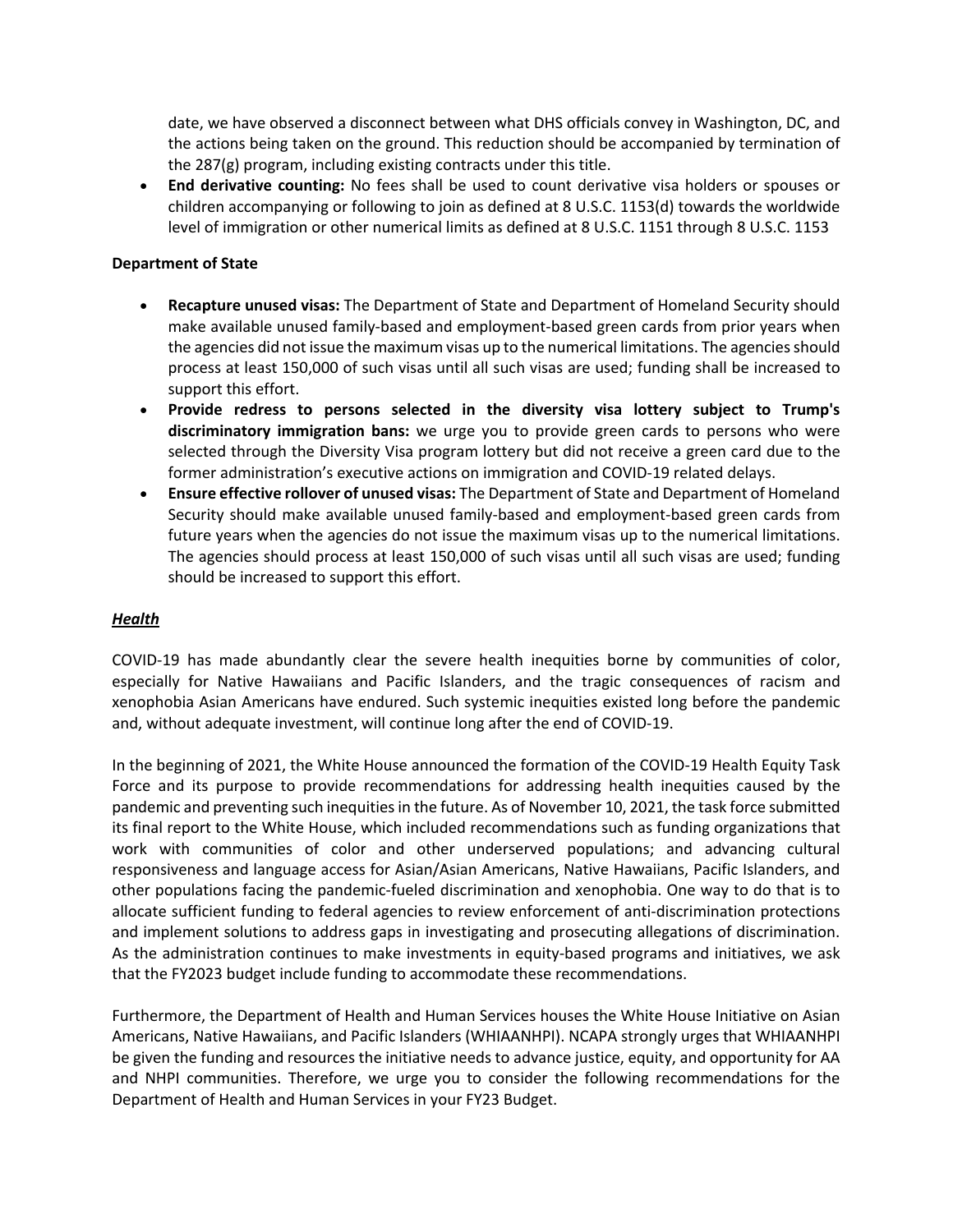#### **Department of Health and Human Services**

- **Increase funding for the White House Initiative on Asian Americans, Native Hawaiians, and Pacific Islanders:** FY2023 funding should allocate at least \$10 million towards WHIAANHPI's budget. This would enable WHIAANHPI to promote access and participation in federal programs where AA and NHPI communities may be underserved (such as health, human services, education, housing, environment, labor, transportation, and economic and community development); and to advance relevant research and data collection for Asian Americans and Pacific Islander populations.
- **Separate funding mechanisms for NHPIs from Asian Americans throughout HHS and the Center for Disease Control and Prevention (CDC)**: The NHPI community has been too often overlooked or invisibilized in the context of AANHPI representation. For example, NHPI communities experience poverty rates 20% higher than the national average. In addition, NHPI have had the highest COVID-19 infection rates out of all ethnic groups in several states, with Chuukese, Marshallese, Samoan, and Tongan communities hit especially hard in states like Hawaii and California. In order to address such disparities, funding mechanisms must be separated so that NHPI communities get the care they need.
- **Increase funding and support for culturally and linguistically appropriate health and mental health programs, such as the Centers for Disease Control and Prevention Racial and Ethnic Community Approaches to Health (CDC REACH) program.**
- **Increase funding for reproductive health care services, including abortion:** Reproductive health care is crucial for justice and economic security and should not be contingent on a person's income, insurance coverage, immigration status, or where they live. With the rescinding of the Hyde Amendment, federal funds should be made available for reproductive and health care services.
- **Provide funding of \$35 million for the Native Hawaiian Health Care Improvement Act:**  Strengthen and reauthorize the Native Hawaiian Health Care Improvement Act through FY 2029 to provide better access to health care services and community programming, increased representation of Native Hawaiians in health care professions, and availability of traditional healing and other complementary practices.
- **Fully fund the Older Americans Act (OAA) programs at or above the level of \$2.46 billion as authorized in the Supporting Older Americans Act of 2020**: Although the Build Back Better Act includes funding for in-home care for older adults, it is crucial to fund programs under OAA. The Supporting Older Americans Act of 2020 reauthorizes programs for FY 2020 through FY 2024. Approximately 85% of AAPIs aged 65 years and older are foreign-born, and only 15% of AAPI elders speak English at home. Title III under OAA services are available to all persons aged 60 and older but are targeted at those with the greatest economic or social need, particularly low-income and minority persons, older individuals with limited English proficiency, and older persons residing in rural areas. For these reasons, all OAA Title III programs should be funded in full.
- **Expand Medicare funding for vision and dental coverage:** The inclusion of Medicare hearing coverage in the Build Back Better Act is an important step in making necessary care affordable for millions of older Americans, but significant gaps in vision and dental still remain. The Congressional Budget Office previously estimated in 2019 for H.R. 3, the Elijah E. Cummings Lower Drug Costs Now Act, that from 2020-2029, federal spending would increase by \$238 billion for dental care and \$30 billion for vision care. These are necessary expenditures to support the wellbeing of older Americans.

### *Education*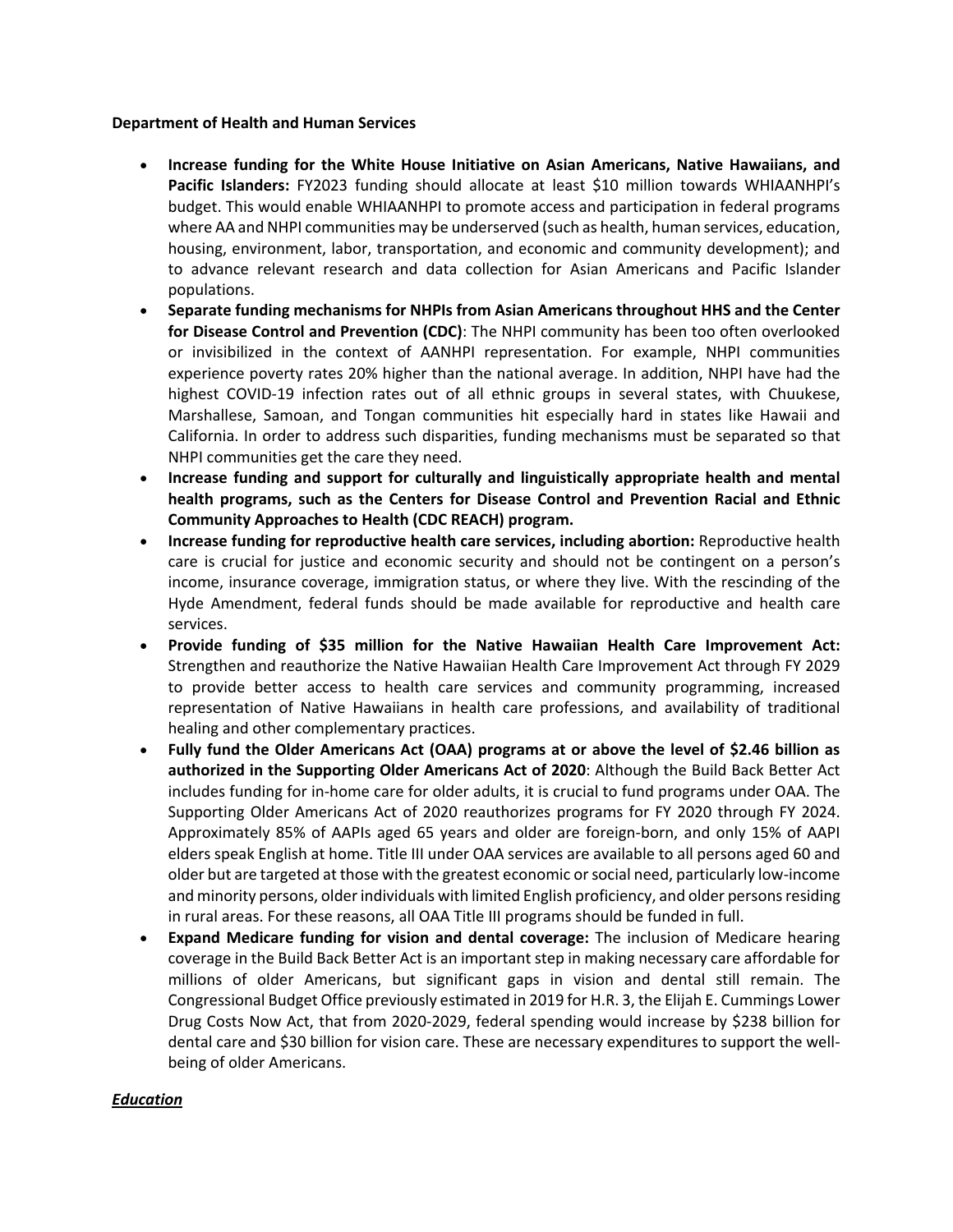The budget reconciliation package includes many promising provisions for the success of AA and NHPI students, including the \$550 increase to the maximum Pell grant, Pell eligibility expansion for DACA/TPS students, and \$23.5 million allocated for Asian American and Native American Pacific Islander Serving Institutions (AANAPISIs). Your FY23 Budget should build on this solid foundation and continue investing in traditionally underfunded AANAPISIs and uplifting first generation, low-income AA and NHPI students. Therefore, we urge you to consider the following recommendations for the Department of Education:

## **Department of Education**

- **Increase AANAPISI funding to \$100 million dollars:** Increase funding for AANAPISIs under the Higher Education Act Title III and Title V, Parts A and F, to \$100 million dollars. AANAPISIs enroll 40% of AA and NHPI students, but are chronically underfunded and receive the lowest levels of Title III & V funding per capita among all Minority Serving Institutions (MSI). If the Administration were to request equitable funding of all 166 eligible AANAPISIs at the same level as Hispanic Serving Institutions, the AANAPISI program would require an annual funding amount of \$100 million dollars. However, any increase in AANAPISI funding should not come at the expense of other MSIs.
- **Formalize D2 program at the Department of Education and provide technical assistance to states:** Restore 2016 D2 funding of, at a minimum, \$1 million for the Asian American and Pacific Islander Data Disaggregation Initiative within the Office of English Language Acquisition.
- **Restore funding to FY2010 level of \$750,000 for the Office of English Language Acquisition (OELA)**. Given that the OELA prioritizes serving English Learner (EL) students, and since many AA and NHPI students are in the EL program, the Office should be funded at minimum at its FY2010 funding level.
- **Increase the Office for Civil Rights (OCR) funding to \$260 million:** While the OCR was funded at \$144 million in FY2022, about \$1.4 million higher than the FY2021 funding, the Office needs far more resources to adequately collect data, provide civil rights oversight, and support AA and NHPI students, given the disproportionate impact of COVID-19 that AA and NHPI students and other students of color face.

# *Housing and Economic Justice*

While the budget reconciliation package that passed the House included many provisions critical for AA and NHPI communities, such as \$400 billion for universal pre-K, \$200 billion for child tax credit, 4 weeks of paid leave, and \$150 billion for affordable housing, many AA and NHPI communities around the nation continue to face challenges that threaten their livelihoods. The FY 2023 Budget should expand on community investments for AA and NHPIs living in hot markets and promote AA and NHPI small businesses.

### **Department of Housing and Urban Development**

• **Support the Community Development Block Grants (CDBG):** Increase funding for the CDBG at the House-passed FY2022 level of \$4.69 billion to advance equity, especially since a disproportionate number of low and middle income AA and NHPIs live in hot markets. We acknowledge and support the President's call for some funds to be used to incentivize communities to "fund geographically targeted revitalization activities in communities that have been historically underserved by the federal government."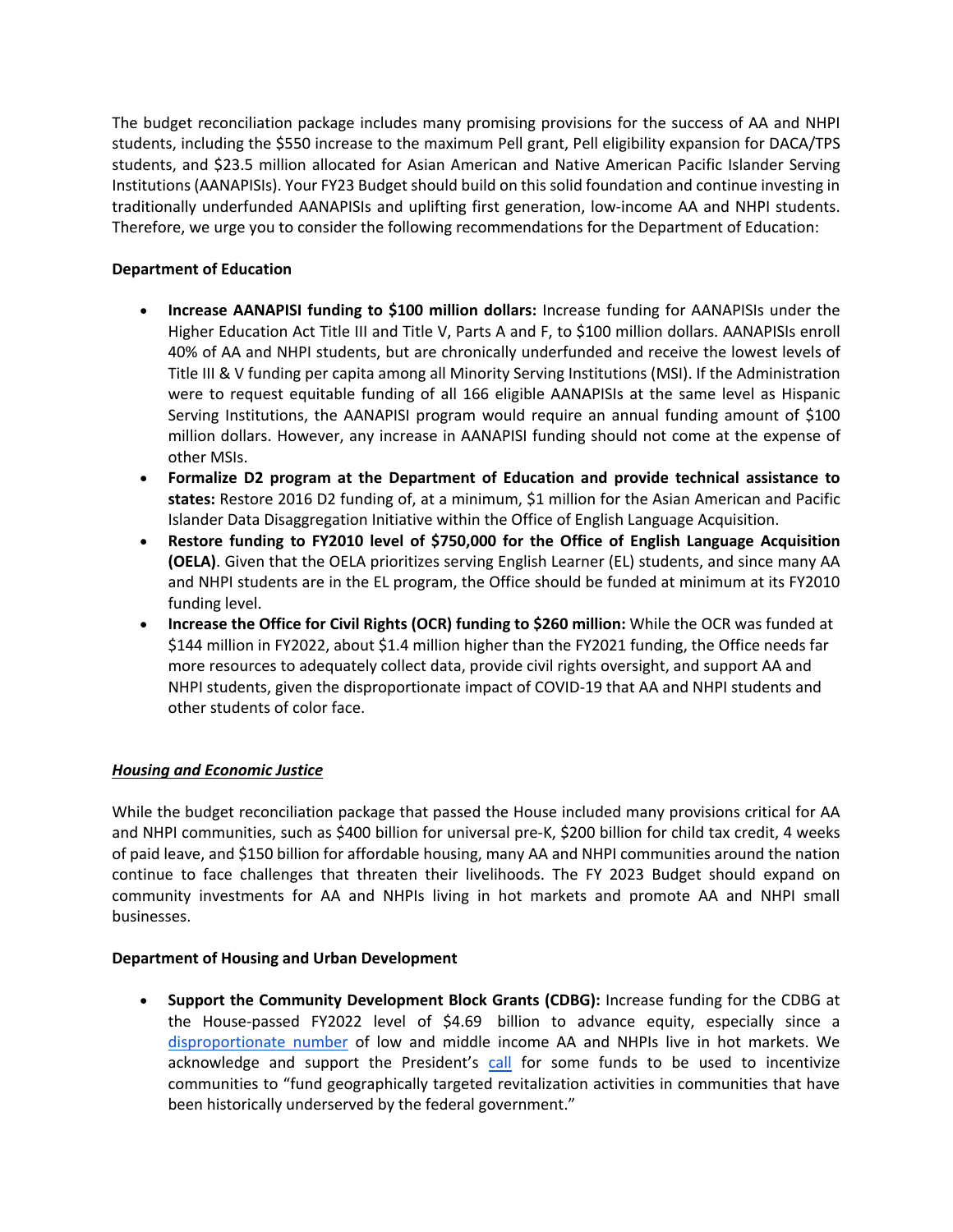- **Continue to support rental assistance programs at the level proposed under the President's FY2022 Budget:** Continue to support project-based rental assistance at \$14 billion and Housing Choice Vouchers at \$30.4 billion, which would expand vital housing assistance to 200,000 more families, as proposed under the President's FY2022 Budget.
- **Continue to support fair housing at the level proposed under the President's FY22 Budget:** AA and NHPIs have historically experienced housing discrimination, but since the start of COVID-19, housing discrimination may have become worse—the Urban Institute found in 2021 that Asian mortgage applicants experience higher denial rates than white applicants, despite having higher credit scores and higher incomes. The HUD's Office of Fair Housing and Equal Opportunity (FHEO) needs adequate funding to increase enforcement capacity. Fund the FHEO at the level supported by the President's FY 2022 Budget of \$85 million, which the Senate matched in its FY 2022 Transportation, Housing, and Urban Development (THUD) bill.
- **Fund Housing Counseling Assistance at FY22 House-passed level of \$100 million:** AA and NHPIs have a lower rate of homeownership, around 60 percent, than do non-Hispanic Whites, around 75 percent-- to support AA and NHPIs who already face many hurdles in the housing market, additional support for the Housing Counseling Assistance program is critical.
- **Fully fund housing programs that are included in the House-passed Build Back Better Act (BBBA):** Ensure that all housing programs, including new or increased funds for rental assistance, public housing, CDBG, the Housing Trust Fund, down payment assistance, HOME Investment Partnership Program, are fully funded once the bill becomes law.

# **Small Business Administration**

• **Support Minority Serving Institutions**: Promote and increase opportunities for AA and NHPIowned businesses in low-income AA and NHPI and limited English proficient (LEP) AA and NHPI communities who have been disproportionately impacted by the pandemic.

### **Conclusion**

A nation's budget reflects its priorities and commitments to its people. We commend your leadership thus far in responding to the COVID-19 pandemic and putting our country on the road to recovery, and urge your administration to further commit its efforts towards advancing racial, social, economic, health, and immigration justice in the coming fiscal year.

We look forward to continuing our work together to advance the well-being of AA and NHPI communities. Thank you for your consideration.

Sincerely,

The National Council of Asian Pacific Americans

CC:

The Honorable Susan Rice, Director, Domestic Policy Council The Honorable Shalanda Young, Acting Director, Office of Management and Budget